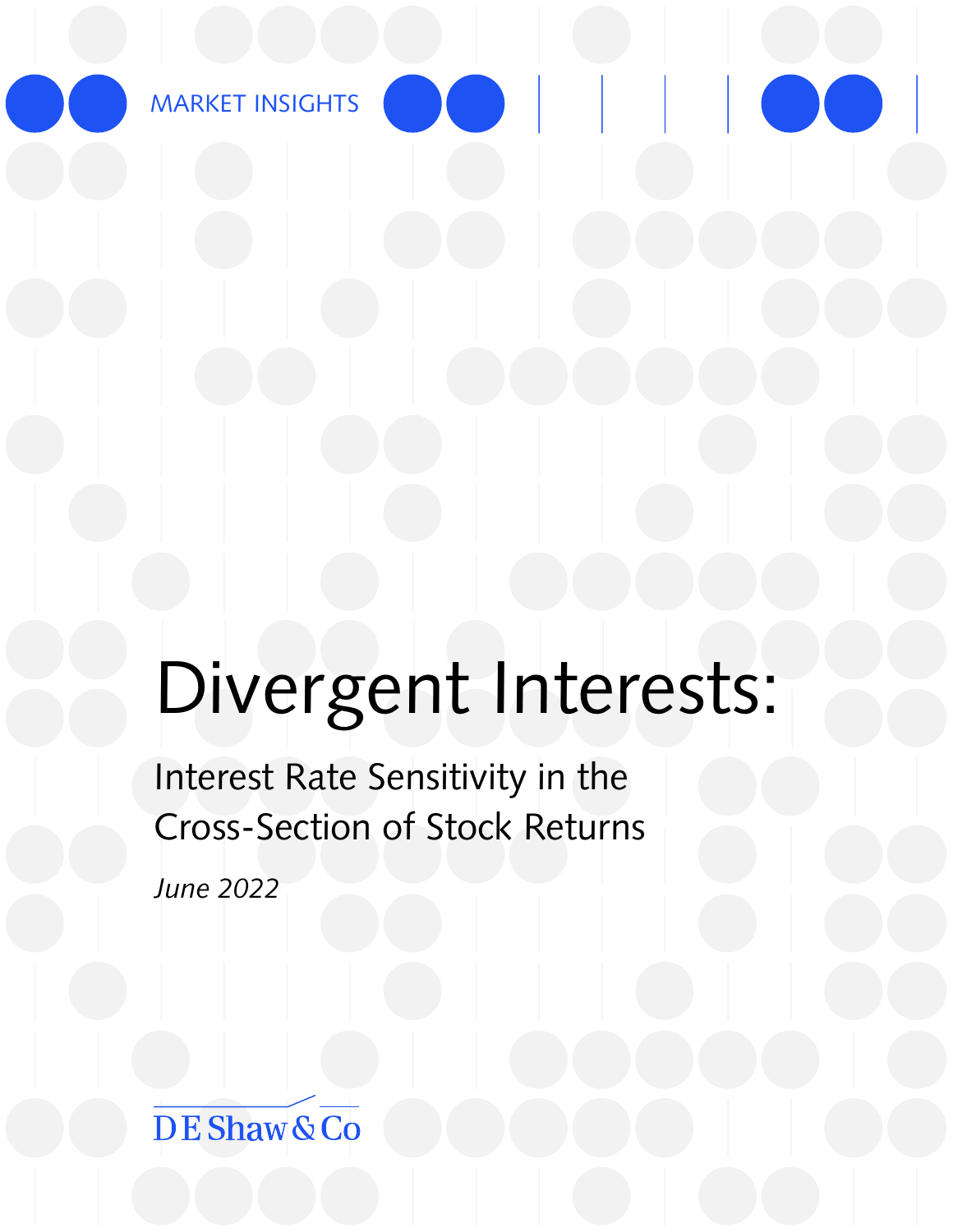### Introduction

Over the past decade, after years of remaining relatively tightly clustered, the sensitivities of stocks to movements in interest rates have become more dispersed at the individual stock, sector, and style factor levels. In other words, there isn't just a single "stockbond correlation." As a result, equity portfolios could, depending on their composition, perform in unanticipated ways relative to historical portfolios for which stock-bond correlations were mostly uniform. In particular, investors in sector and style factor portfolios, as well as in many commercial equity benchmarks, may now be exposed to meaningfully more active interest rate risk than, say, ten years ago.

In this paper, we present analyses showing the stark increase in dispersion in the sensitivities of U.S. stocks to the 10-year U.S. Treasury note since 2012; we then consider how the expansion of the U.S. Federal Reserve's balance sheet and its impact on Treasury yields may have been a driver of this phenomenon.

This shift has clear implications for investors, as we believe that taking into account the cross-sectional heterogeneity in rate sensitivities can help improve risk management, portfolio design, performance assessments, and asset allocation decisions.

## Interest Rate Sensitivity in U.S. Stocks: A Tale of Two Decades

We first examine the sensitivity of U.S. stock returns to movements in U.S. government bonds over the past two decades. (We show broadly similar results for certain non-U.S. markets in the Appendix.)

The key variable in our analysis is "Treasury beta," which we define as a stock's idiosyncratic sensitivity to the 10 year U.S. Treasury note. We compute Treasury beta using a multivariate regression of daily stock (or stock portfolio) returns on 10-year Treasury returns and the overall equity market.<sup>[1](#page-1-0)</sup> Treasury beta therefore represents a stock's excess sensitivity to movements in the 10-year Treasury note while accounting for its equity market beta.

To track interest rate sensitivities through time, we sorted U.S. stocks into deciles by Treasury beta and combined them into groups of two deciles except for the top and bottom deciles. *Figure 1* graphs the average Treasury beta exhibited by stocks within each grouping over the [2](#page-1-1)001-2021 period.<sup>2</sup> The regression coefficients arrayed on the vertical axis can be interpreted as the average incremental stock return within each grouping associated with changes in Treasury prices, having adjusted for overall equity market beta.<sup>[3](#page-1-2)</sup> For example, a Treasury beta



**Figure 1: Treasury Betas of Stocks in the MSCI USA Index by Decile Grouping** (2001–2021)

*Sources: Bloomberg; MSCI; Reuters Group; the D. E. Shaw group. Applicable data are used with permission of Bloomberg.*

<span id="page-1-0"></span><sup>1</sup> We follow the approach outlined in Malcolm Baker and Jeffrey Wurgler, "Comovement and Predictability Relationships between Bonds and the Cross-section of Stocks," *The Review of Asset Pricing Studies,* Vol. 2, No.1 (June 2012): 57–87.

<span id="page-1-1"></span><sup>2</sup> Unless otherwise noted, the data reflected in the figures in this document were computed using rolling 252-day stock and bond returns over the applicable period.

<span id="page-1-2"></span><sup>3</sup> As a robustness check, we separately computed all Treasury beta figures presented in this paper while holding the volatility of regression variables constant and found that our conclusions were broadly unchanged.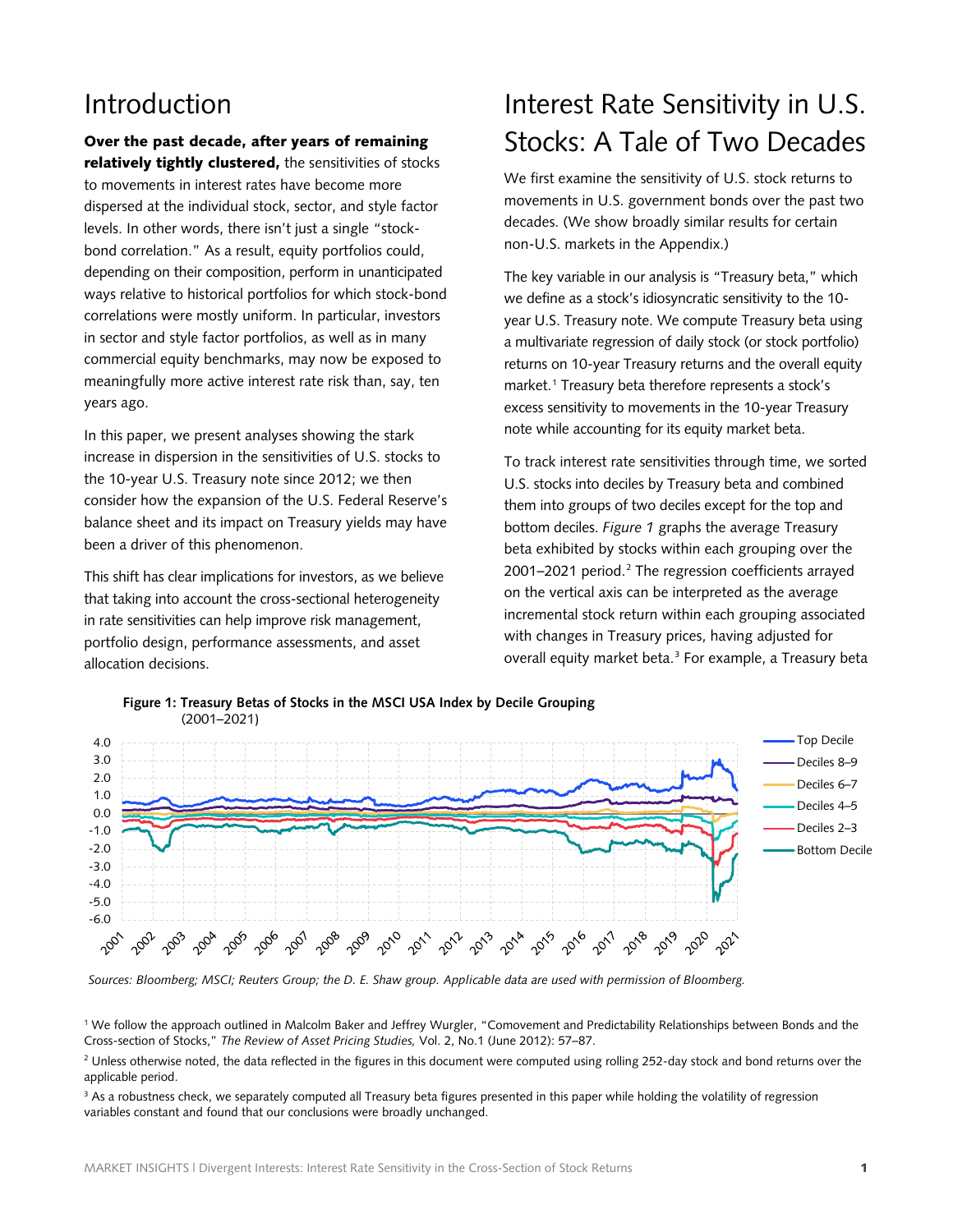of 0.50 suggests that a positive 1% return on 10-year Treasuries is associated with a stock return of 0.5% in excess of the return due to that stock's equity market beta.

We see that interest rate sensitivities exhibit increased dispersion, particularly at the top and bottom of the distribution, starting around 2012. Indeed, the interest rate sensitivities of stocks in the top and bottom deciles more than doubled relative to their pre-2012 levels for much of the last decade.

*Figure 2* plots the increase in R-squared, a measure of explanatory power over variations in outcome, resulting from the inclusion of 10-year Treasury returns as a

second independent variable in a regression of each decile portfolio's average return on the equity market return. In other words, this graph depicts the amount of decile return variation that can be explained over and above the impact of equity market beta alone by adding bond returns to the analysis.

Prior to 2012, for the top- and bottom-decile portfolios, the explanatory power gained from including Treasury returns in the analysis averaged 3.4% and 2.7%, respectively. Over the subsequent decade, those figures increased three- to four-fold, to 13.5% and 8.2%, respectively.



#### **Figure 2: Incremental Explanatory Power of 10-Year U.S. Treasury Returns on the Returns of Stocks in the MSCI USA Index by Treasury Beta Decile Grouping** (2001–2021)

*Sources: Bloomberg; MSCI; Reuters Group; the D. E. Shaw group. Applicable data are used with permission of Bloomberg.*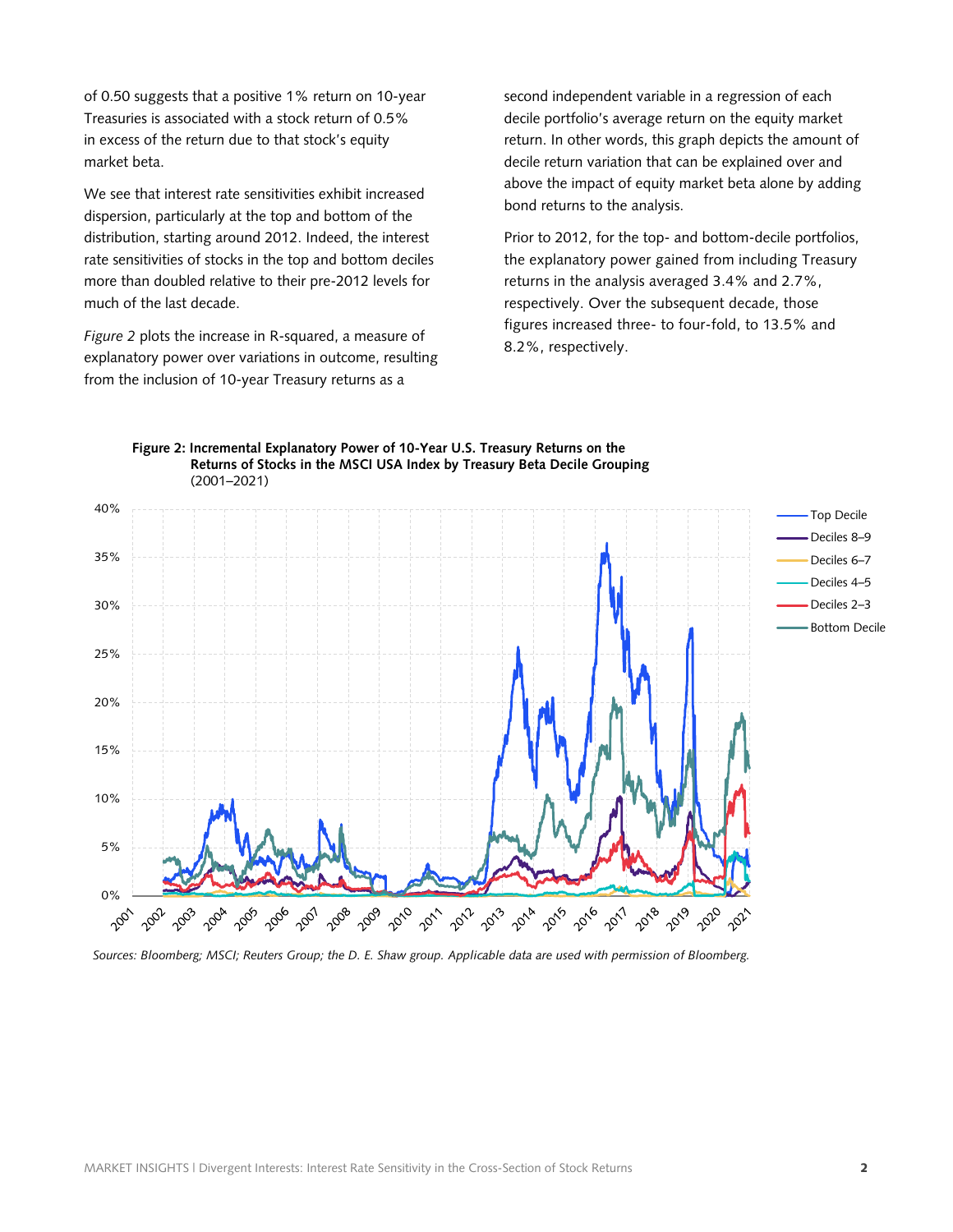Similar to what we observe with respect to single stocks, we also see increased dispersion in interest rate sensitivities when our focus moves to equity sectors and style factors, as shown in *Figures 3* and *4*, respectively. Each graph depicts the impact of Treasury returns on sector or style factor returns after accounting for equity market beta.

Treasury beta dispersion across sectors and style factors was muted until about 2012 but grew substantially in the decade that followed. Although there is some time variation, the financial and energy sectors generally exhibited negative Treasury betas (underperforming when interest rates fell), while utilities and real estate exhibited mostly positive Treasury betas. Most recently,



*Sources: Bloomberg; MSCI; Reuters Group; the D. E. Shaw group. Applicable data are used with permission of Bloomberg.*



# **Figure 4: Treasury Betas of Select Style Factors in U.S. Equities**

*Note: Other than data reflected for the "Low Beta" style factor, all data reflected in this figure were computed using returns of the Fama/French style factors, which are for stocks in the Fama/French Total US Market Index. The "Quality" style factor is termed "profitability" in the Fama/French framework. The data reflected for the Low Beta style factor were computed by the D. E. Shaw group using the returns of stocks in the MSCI USA Index.*

*Sources: Bloomberg; Kenneth R. French; MSCI; Reuters Group; the D. E. Shaw group. Applicable data are used with permission of Bloomberg.*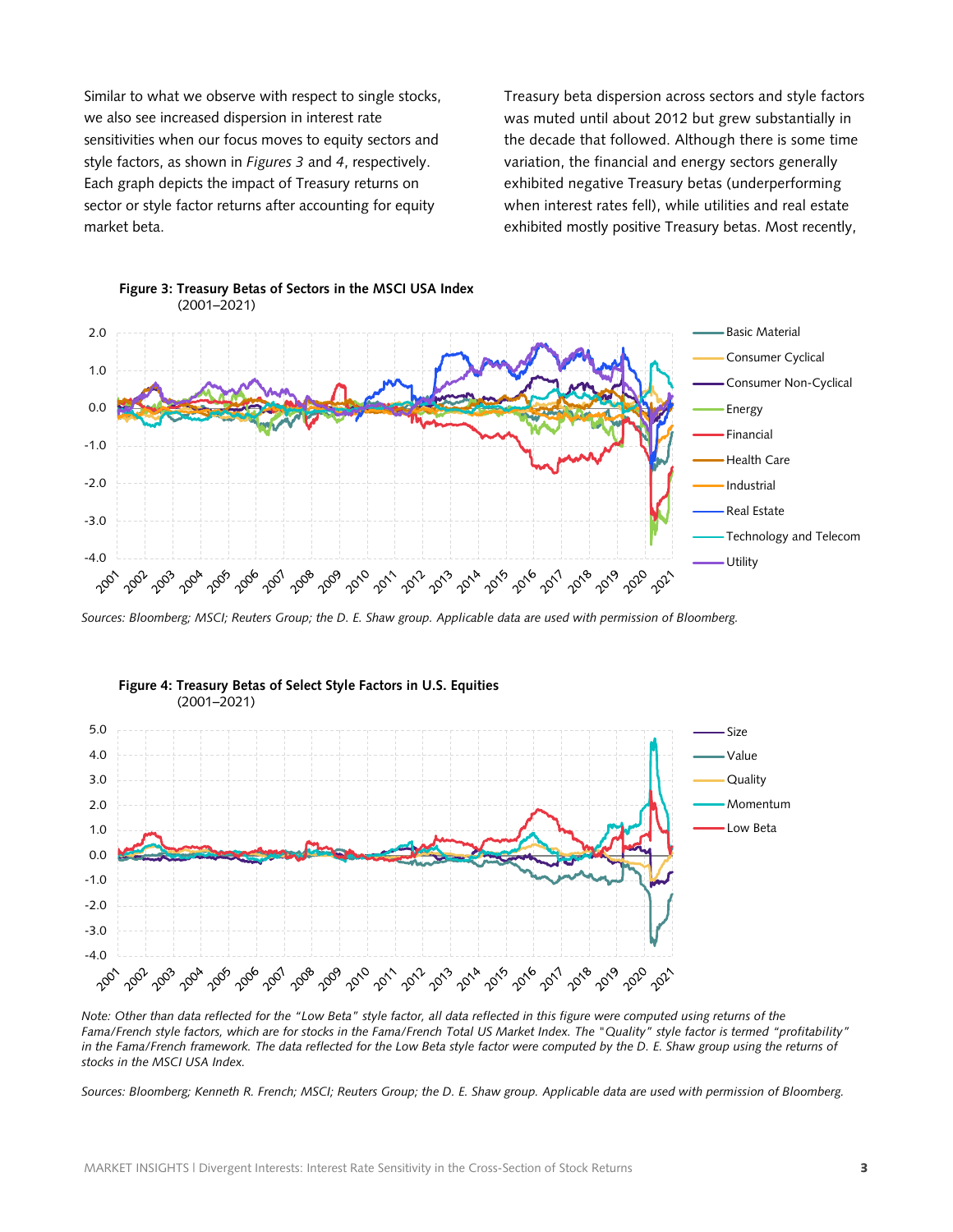from the onset of the COVID-19 pandemic, technology stocks—often viewed as long-duration assets with expected cashflows far in the future—experienced the highest Treasury betas among sectors.

Among style factors, returns to the value factor had negative excess sensitivities to Treasury returns over the past decade after exhibiting only minimal such sensitivities in the decade prior. This suggests that investors may wish to consider, as a matter of risk management, the relationship between factor returns and interest rate movements when explicitly investing in factor-tilt portfolios or in strategies that may have unintentional factor or style biases.

## Measuring the Impact on Performance

While increased dispersion in interest rate sensitivities across sectors and styles highlights the importance of stock-bond correlation in the cross-section of U.S. stock market returns, investors rarely seek exposure to sectors or style factors in their pure form (*e.g.,* through portfolios comprising 100% long/short exposure to value or 100% financial stocks). This raises the following question: How have "investable" portfolios been affected by this increased dispersion?

To address that question, we computed Treasury betas for select investable indices, using the broad universe of U.S. stocks constituting the Fama/French Total US Market Index to compute equity market beta. *Figure 5* presents Treasury betas for two periods 20 years apart.

Consistent with our other findings, Treasury betas for these investable indices experienced a large increase in dispersion between the two periods. The approximate spread in Treasury betas among these indices jumped from 0.20 (-0.15 to 0.05) to more than 1.35 (-0.65 to 0.70).

The magnitude of these differences is economically meaningful. A Treasury beta of 0.70, for example, suggests that if the 10-year Treasury note returns -5%



**Figure 5: Treasury Betas of Select Indices** (Calendar Years 2001 and 2021)

*Note: The data reflected in this figure were computed using the daily returns of (1) each index shown, (2) the stocks in the Fama/French Total US Market Index, and (3) U.S. 10-year Treasuries.*

*Sources: Bloomberg; Kenneth R. French; London Stock Exchange Group; MSCI; Russell; the D. E. Shaw group. Applicable data are used with permission of Bloomberg.*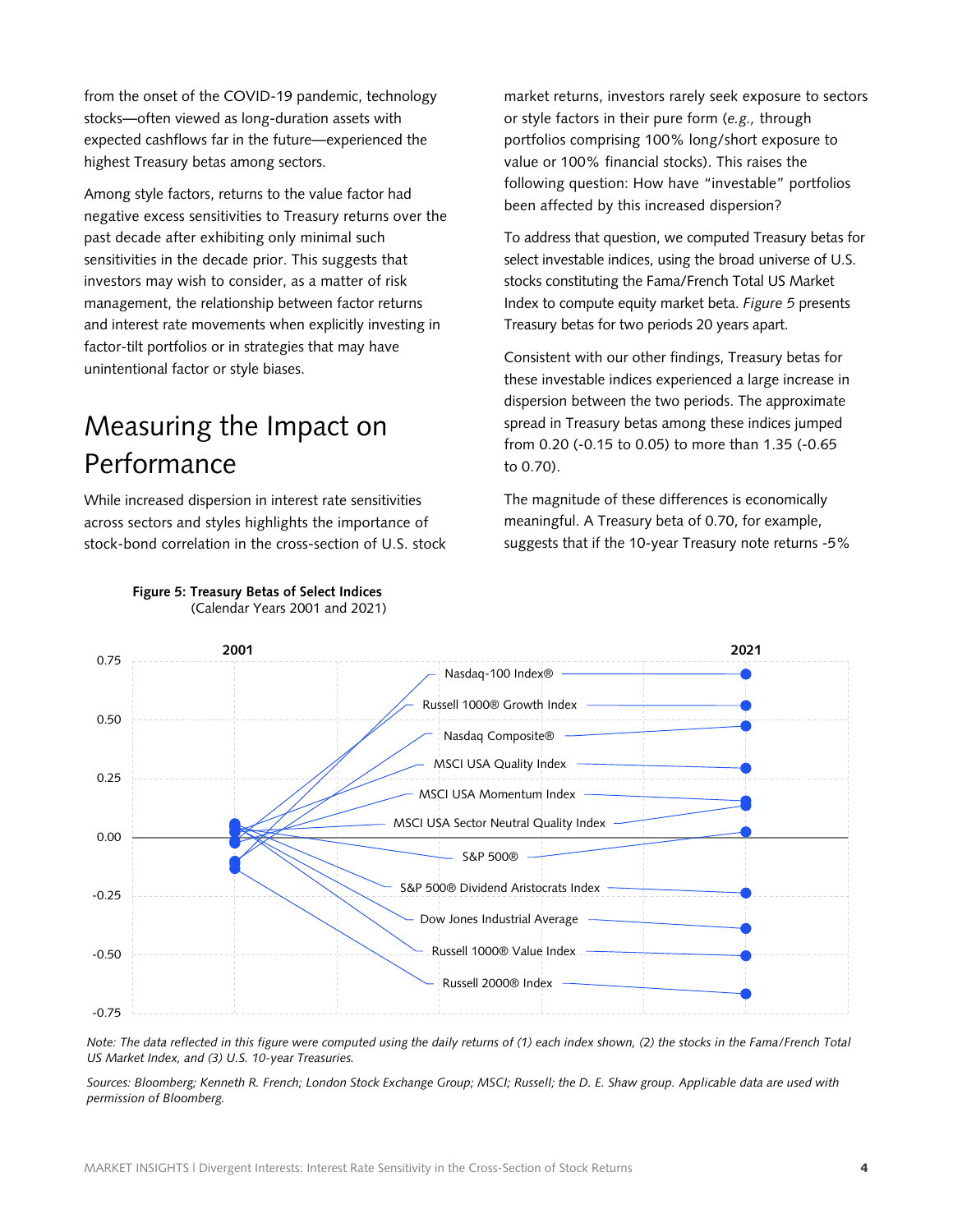because of interest rate changes (a slightly less than one standard deviation move on an annualized basis over the 2001–2021 period), the relevant index would underperform its equity market beta by 3.5%.

At a more granular level, this trend also has implications for performance attribution. Investors often equity betaadjust sector returns when considering sector-specific investments. Given the increased dispersion in interest rate sensitivities, it is instructive to consider how sector returns are affected when adjusting for equity and Treasury betas over the past dozen years. The performance presented for the technology and utilities sectors in *Table 1* stands out in that respect.

The excess return of the technology sector is pared down considerably after adjusting for its equity market beta, and further still when adjusting for Treasury beta. Although technology was the top-performing sector over the period on an unadjusted basis, it falls to third after accounting for those betas. The utility sector return, by contrast, receives a substantial boost when adjusting for equity beta, but more than half of that gain dissipates after adjusting for Treasury beta.

#### **Table 1: Excess Returns, Equity Beta, and Treasury Beta for Sectors in the MSCI USA Index** (2010–2021)

| Sector                        | Average<br>Annualized<br><b>Excess</b><br>Return | Adjusting for<br><b>Equity Beta</b> | Adjusting for<br>Equity and<br><b>Treasury Betas</b> | <b>Equity Beta</b> | <b>Treasury Beta</b> |
|-------------------------------|--------------------------------------------------|-------------------------------------|------------------------------------------------------|--------------------|----------------------|
| <b>Basic Material</b>         | $-3.06\%$                                        | $-4.95%$                            | $-4.12%$                                             | 1.10               | $-0.18$              |
| <b>Consumer Cyclical</b>      | 2.72%                                            | 3.26%                               | 3.14%                                                | 0.97               | 0.03                 |
| <b>Consumer Non-Cyclical</b>  | $-3.77\%$                                        | 1.60%                               | 0.53%                                                | 0.68               | 0.23                 |
| <b>Energy</b>                 | $-9.32%$                                         | $-12.30\%$                          | $-10.81%$                                            | 1.16               | $-0.32$              |
| Financial                     | $-0.98%$                                         | $-4.35%$                            | $-0.88%$                                             | 1.14               | $-0.74$              |
| <b>Health Care</b>            | 0.23%                                            | 2.79%                               | 2.57%                                                | 0.84               | 0.05                 |
| Industrial                    | 0.64%                                            | $-0.08%$                            | 0.69%                                                | 1.03               | $-0.16$              |
| <b>Real Estate</b>            | $-1.69%$                                         | $-0.55%$                            | $-4.15%$                                             | 1.01               | 0.77                 |
| <b>Technology and Telecom</b> | 3.85%                                            | 3.03%                               | 2.21%                                                | 1.07               | 0.17                 |
| <b>Utility</b>                | $-4.78%$                                         | $-0.04%$                            | $-2.85%$                                             | 0.76               | 0.60                 |

*Note: The data presented in this table were computed using daily stock and bond returns.*

*Sources: Bloomberg; MSCI; Reuters Group; the D. E. Shaw group. Applicable data are used with permission of Bloomberg.*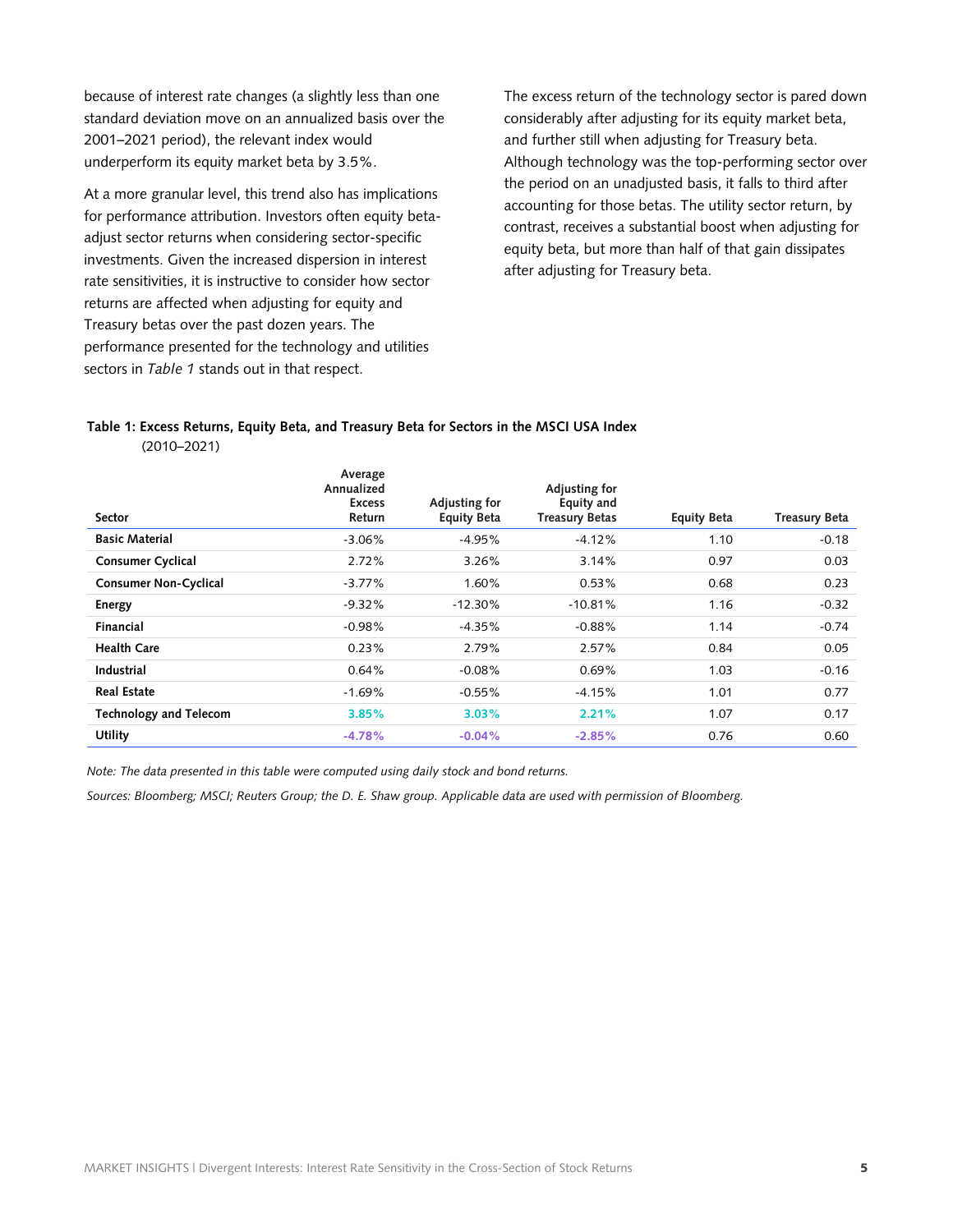## A Closer Look at Rate Sensitivities Dispersion

What accounts for this increased dispersion in the interest rate sensitivities of U.S. stocks? We considered a number of explanations and, although none struck us as incontrovertible or all-encompassing, we offer here a conjecture related to the interest rate environment that we believe is intuitively appealing. The beginning of the growth in dispersion coincided with the U.S. Federal Reserve's efforts to expand its balance sheet and manage yield curves beyond the traditionally targeted short end of the curve. The Fed's initiatives helped drive interest rates lower, and central banks in Japan and Europe pursued similar policies.[4](#page-6-0) *Figure 6* overlays the Fed's growing balance sheet on the cross-sectional dispersion in Treasury betas, measured as the standard deviation of Treasury betas across stocks each day.

Central bank policy may have incentivized investors to begin assessing equities through a lens of "bondlikeness" and to more closely scrutinize what they may view as "bond-equivalent" equities. The extent to which a stock's characteristics resemble those of government bonds might matter more for equity pricing than it did in the past, increasing the importance of interest rate sensitivities in the analysis of stock returns.

If monetary policy contributed to this trend of diverging interest rate sensitivities across equities, should we expect sensitivities to reconverge if and when monetary policy normalizes? In our view, the answer may be "no." Once awoken to interest rate sensitivity, investors may continue to consider it a key factor in equity pricing, in much the same way that the size-value style box became entrenched in stock analysis during the 1990s.

Finally, it is important to keep in mind that monetary policy is only one among several factors that may have contributed to the dispersion in interest rate sensitivities over the past decade. Other potential drivers include industry-specific developments, such as changes in funding conditions for financial companies; a period of relatively low equity market volatility; dispersion in relative valuations across equities; and changes in the capital structure and payout behavior of companies.



**Figure 6: U.S. Federal Reserve Total Assets and Cross-Sectional Dispersion of Treasury Beta for Stocks in the MSCI USA Index** (2001–2021)

*Sources: Bloomberg; Federal Reserve Bank of St. Louis; Federal Reserve Board of Governors; MSCI; Reuters Group; the D. E. Shaw group. Applicable data are used with permission of Bloomberg.*

<span id="page-6-0"></span><sup>4</sup> We discuss those policies and associated market dynamics in *Floor It: Market Pricing of the Lower Bound on Interest Rates*, available [here.](https://www.deshaw.com/assets/articles/DESCO_Market_Insights_Lower_Bound_20190531.pdf)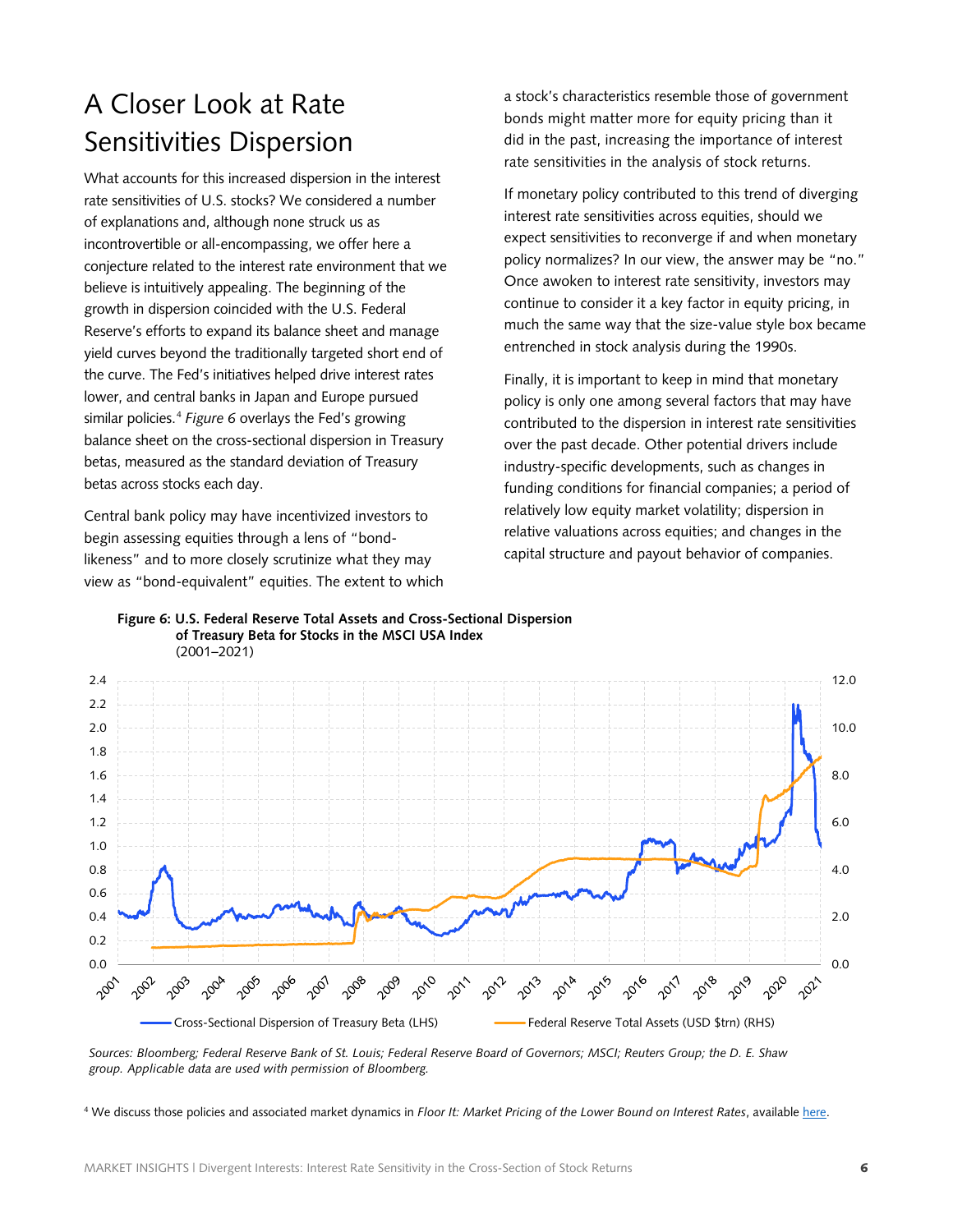## Conclusion

There isn't just one uniform "stock-bond correlation" across U.S. equities. Over the past decade, U.S. equities exhibited increased variation in their sensitivities to interest rate movements at each of the individual stock, sector, and style factor levels. Consequently, we believe that sector and style factor portfolios, as well as many commercial equity benchmarks, may have more active exposure to interest rates than many investors appreciate.

Increased dispersion of interest rate sensitivities across equities highlights the importance of rigorous, dynamic risk management in portfolio construction and robust performance evaluation in investment decision making. At the same time, it could provide opportunities for investors looking to actively manage the exposure of their equities to Treasuries. With interest rate shifts already underway from the U.S. Federal Reserve and other central banks, we believe that stock-bond sensitivities merit a closer look in the near term and years ahead.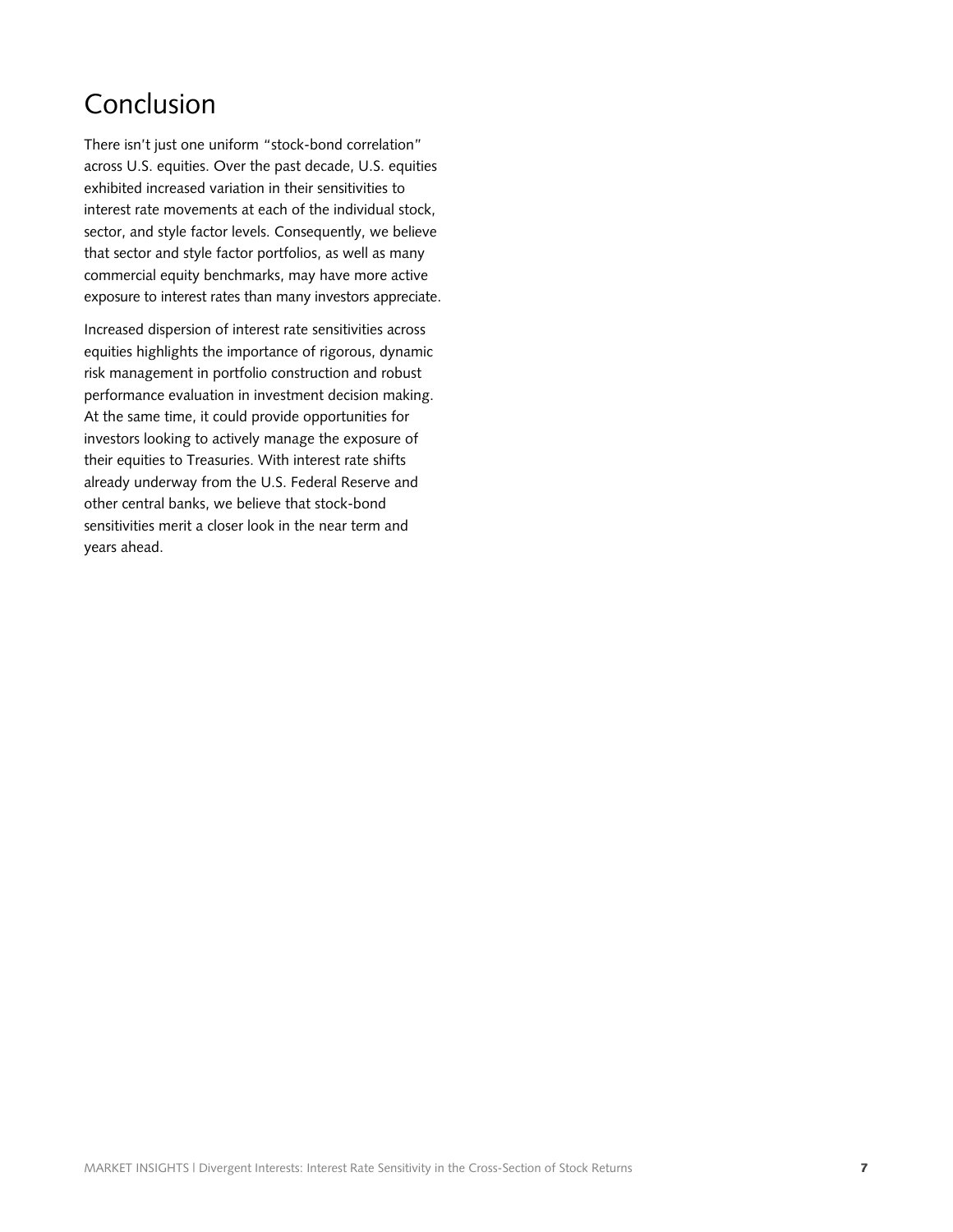## Appendix

Our findings indicate that increased dispersion in interest rate sensitivities over the past decade has not been limited to U.S. stocks. As depicted in the following two figures, we observe similar trends in the Japanese and European equity markets.



#### **Figure 7: JGB Beta of Japanese Stocks by Decile Grouping** (2001–2021)

*Note: The equity returns used in the computation of the data reflected in this chart are for the Japanese stocks included in the MSCI Pacific Index. Bond returns are for 10-year Japanese government bonds.*

*Sources: Bloomberg; MSCI; Reuters Group; the D. E. Shaw group. Applicable data are used with permission of Bloomberg.*



*Note: The equity returns used in the computation of the data reflected in this chart are for the stocks included in the MSCI Europe Index other than those listed in the United Kingdom. Bond returns are for 10-year German bunds.*

*Sources: Bloomberg; MSCI; Reuters Group; the D. E. Shaw group. Applicable data are used with permission of Bloomberg.*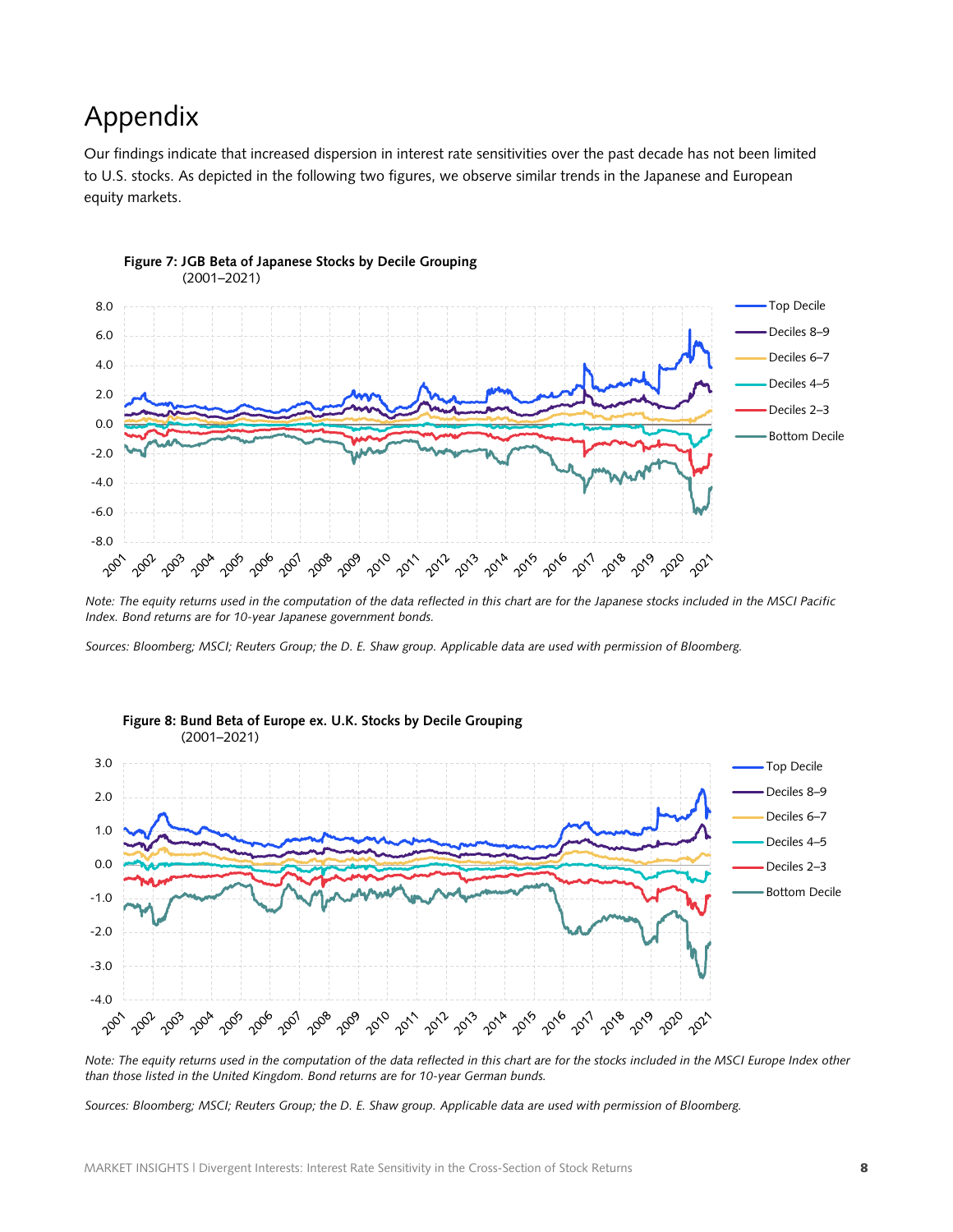THIS DOCUMENT IS PROVIDED TO YOU FOR INFORMATIONAL PURPOSES ONLY AND DOES NOT CONSTITUTE INVESTMENT ADVICE OR AN OFFER TO SELL (OR THE SOLICITATION OF AN OFFER TO BUY) ANY SECURITY, INVESTMENT PRODUCT, OR SERVICE.

THE VIEWS EXPRESSED IN THIS DOCUMENT ARE SOLELY THOSE OF THE D. E. SHAW GROUP AS OF THE DATE OF THIS DOCUMENT, ARE SUBJECT TO CHANGE WITHOUT NOTICE, AND MAY NOT REFLECT THE CRITERIA EMPLOYED BY ANY PERSON OR ENTITY IN THE D. E. SHAW GROUP TO EVALUATE INVESTMENTS OR INVESTMENT STRATEGIES. SIMILARLY, THE INFORMATION CONTAINED IN THIS DOCUMENT IS PRESENTED SOLELY WITH RESPECT TO THE DATE OF THIS DOCUMENT (UNLESS OTHERWISE INDICATED) AND MAY BE CHANGED OR UPDATED AT ANY TIME WITHOUT NOTICE TO ANY OF THE RECIPIENTS OF THIS DOCUMENT. THE INFORMATION CONTAINED IN THIS DOCUMENT HAS BEEN DEVELOPED BY THE D. E. SHAW GROUP AND/OR OBTAINED FROM SOURCES BELIEVED TO BE RELIABLE; HOWEVER, THE D. E. SHAW GROUP DOES NOT GUARANTEE THE ACCURACY, ADEQUACY, OR COMPLETENESS OF SUCH INFORMATION. FURTHER, THIS DOCUMENT CONTAINS PROJECTIONS AND OTHER FORWARD-LOOKING STATEMENTS REGARDING FUTURE EVENTS, TARGETS, OR EXPECTATIONS. SUCH STATEMENTS ARE BASED IN PART ON CURRENT MARKET CONDITIONS, WHICH WILL FLUCTUATE AND MAY BE SUPERSEDED BY SUBSEQUENT MARKET EVENTS OR OTHER FACTORS. HISTORICAL MARKET TRENDS ARE NOT RELIABLE INDICATORS OF FUTURE MARKET BEHAVIOR OR THE FUTURE PERFORMANCE OF ANY PARTICULAR INVESTMENT AND SHOULD NOT BE RELIED UPON AS SUCH.

MORE GENERALLY, NO ASSURANCES CAN BE GIVEN THAT ANY AIMS, ASSUMPTIONS, EXPECTATIONS, AND/OR OBJECTIVES DESCRIBED IN THIS DOCUMENT WILL BE REALIZED. NONE OF THE ENTITIES IN THE D. E. SHAW GROUP; NOR ANY OF THEIR RESPECTIVE AFFILIATES; NOR ANY SHAREHOLDERS, PARTNERS, MEMBERS, MANAGERS, DIRECTORS, PRINCIPALS, PERSONNEL, TRUSTEES, OR AGENTS OF ANY OF THE FOREGOING SHALL BE LIABLE FOR ANY ERRORS (AS A RESULT OF NEGLIGENCE OR OTHERWISE, TO THE FULLEST EXTENT PERMITTED BY LAW IN THE ABSENCE OF FRAUD) IN THE PRODUCTION OR CONTENTS OF THIS DOCUMENT, OR FOR THE CONSEQUENCES OF RELYING ON SUCH CONTENTS.

NEITHER THIS DOCUMENT NOR ANY PART OF THIS DOCUMENT MAY BE REPRODUCED OR DISTRIBUTED WITHOUT THE PRIOR WRITTEN AUTHORIZATION OF THE D. E. SHAW GROUP.

COPYRIGHT © 2022 D. E. SHAW & CO., L.P. ALL RIGHTS RESERVED.